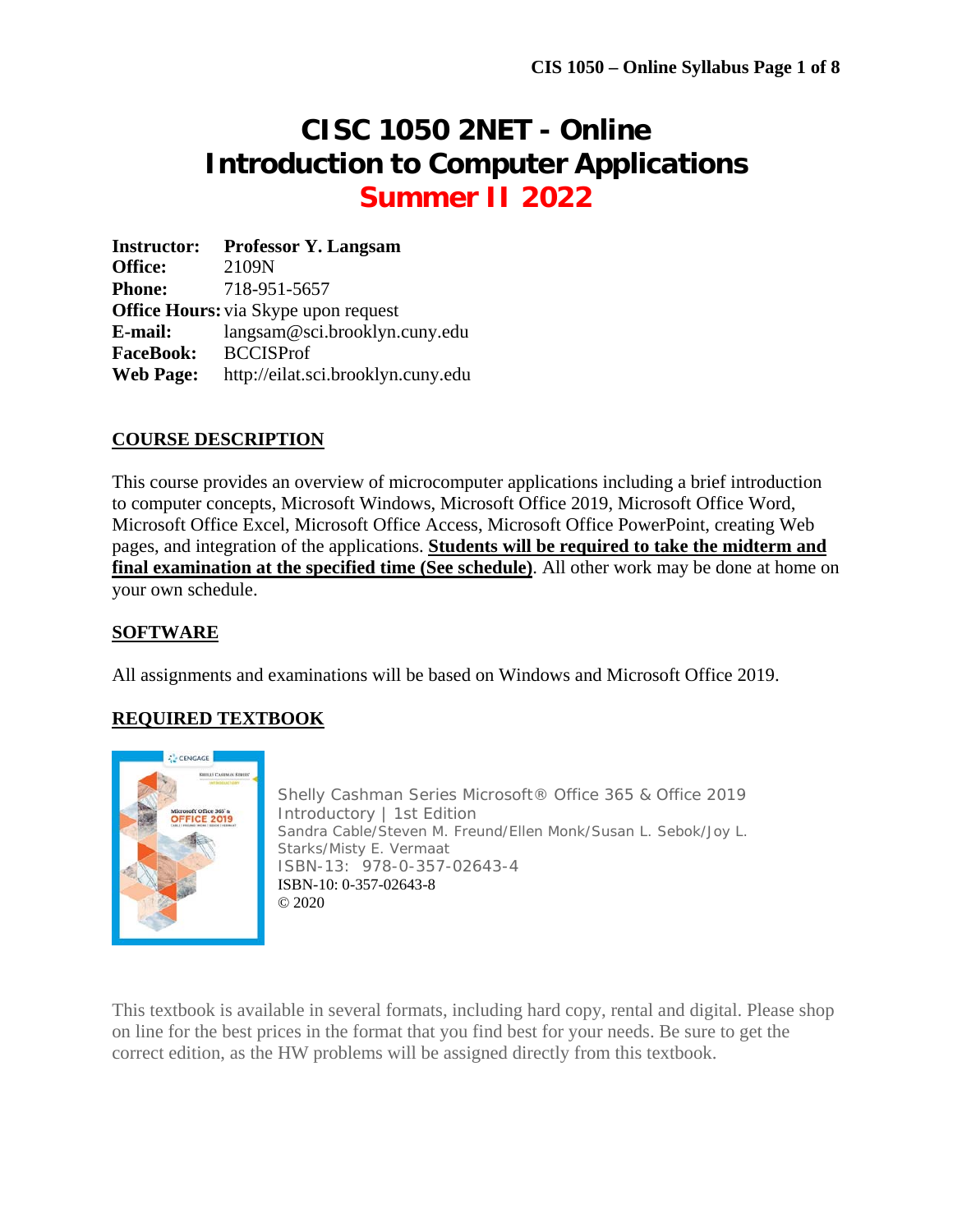#### **TECHNOLOGY REQUIREMENTS**

Students may use their own computers at home or at the college (Library, Computer Café, Web Building  $-$  if open):

- Students must have access to a personal computer using Windows 10 operating systems.
- Microsoft Office 2019
- Email & access to the World Wide Web
- Skype for online communication with the instructor

#### **GRADING**

- Homework 30%
- Midterm 30%
- $\bullet$  Final  $40\%$

#### **HOW TO CONTACT ME**

Students may contact me via Skype or via email. The subject of your email must contain the following or it may end up in my SPAM filter:

#### *CISC 1050 – your name – Assignment number or subject*

If you have any questions please feel free to see me at any other time that I am available. If you need to communicate with me, the ONLY guaranteed way to reach me is by email. **We do not use Blackboard for this class.** 

Students are also encouraged to use Skype or Facebook Messenger to contact me. Please be advised however, that although I am always logged on, I am not always sitting in front of the computer.

For Skype:

- 1. Download and install Skype (free)
- 2. Search for *bccisprof* and send me a message
- 3. I will accept and then we will be able to communicate.

#### **COURSE POLICIES**

#### **Student Conduct**

Any acts of disruption that go beyond the normal rights of students to question and discuss with instructors the educational process relative to subject content will not be tolerated, in accordance with the Academic Code of Conduct described in the Student Handbook.

#### **Electronic Devices in Class Policy**

Cellular telephones, pagers, CD players, radios, and similar devices are prohibited in the classroom and laboratory facilities. Calculators and computers are prohibited during examinations, unless specified.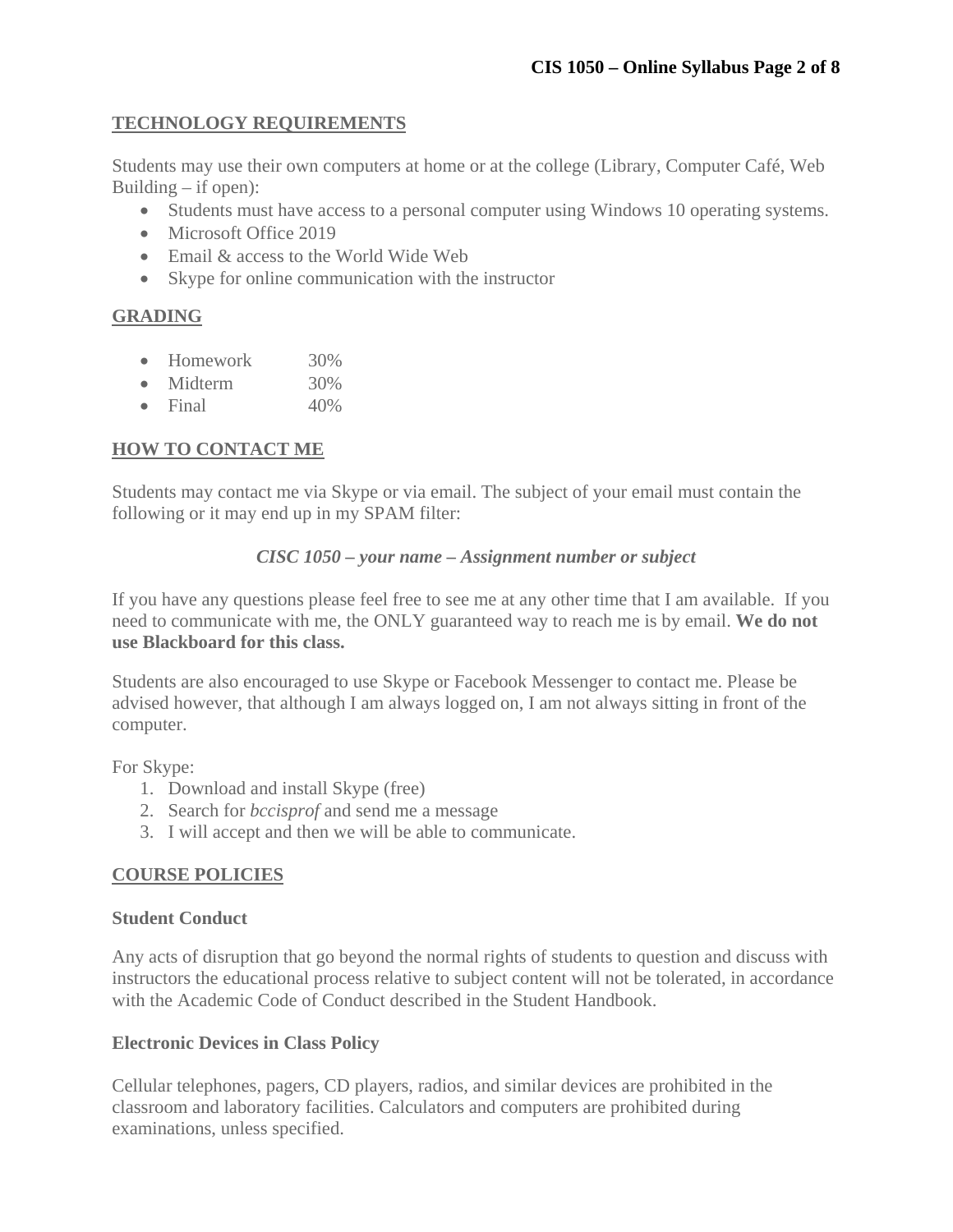#### **Examination Policy**

*A midterm and final examination will be given at the specified time. Please schedule your other activities in advance. No make-up exams will be allowed*.

To prepare for examinations, do the assignments and read the chapters. 100 % of the questions are taken directly from the reading material.

The examinations consist of multiple choice and true/false questions.

#### **Incomplete Policy**

Students will not be given an incomplete grade in the course without sound reason and documented evidence in writing. In any case, for a student to receive an incomplete, he or she must be passing and must have completed a significant portion of the course.

#### **Cheating Policy**

Students are expected to uphold the school's standard of conduct relating to academic honesty. Students assume full responsibility for the content and integrity of the academic work they submit. The guiding principle of academic integrity shall be that a student's submitted work, examinations, reports, and projects must be that of the student's own work. Students shall be guilty of violating the college's policy if they:

- 1. Represent the work of others as their own.
- 2. Use or obtain unauthorized assistance in any academic work.
- 3. Give unauthorized assistance to other students.
- 4. Modify, without instructor approval, an examination, paper, record, or report for the purpose of obtaining additional credit.
- 5. Misrepresent the content of submitted work.

Any student violating the college's academic integrity policy is subject to receive a failing grade for the course and will be reported to the Office of Student Affairs. If a student is unclear about whether a particular situation may constitute violation, the student should meet with the instructor to discuss the situation.

For this class, it is permissible to assist classmates in general discussions of computing techniques. General advice and interaction are encouraged. Each person, however, must develop his or her own solutions to the assigned projects, assignments, and tasks. In other words, students may not "work together" on graded assignments. Such collaboration constitutes cheating. A student may not use or copy (by any means) another's work (or portions of it) and represent it as his/her own. If you need help on an assignment, contact your instructor, not other classmates.

#### **Disabilities Policy**

In compliance with the Americans with Disabilities Act (ADA), all qualified students enrolled in this course are entitled to "reasonable accommodations." Please notify the instructor during the first week of class of any accommodations needed for the course.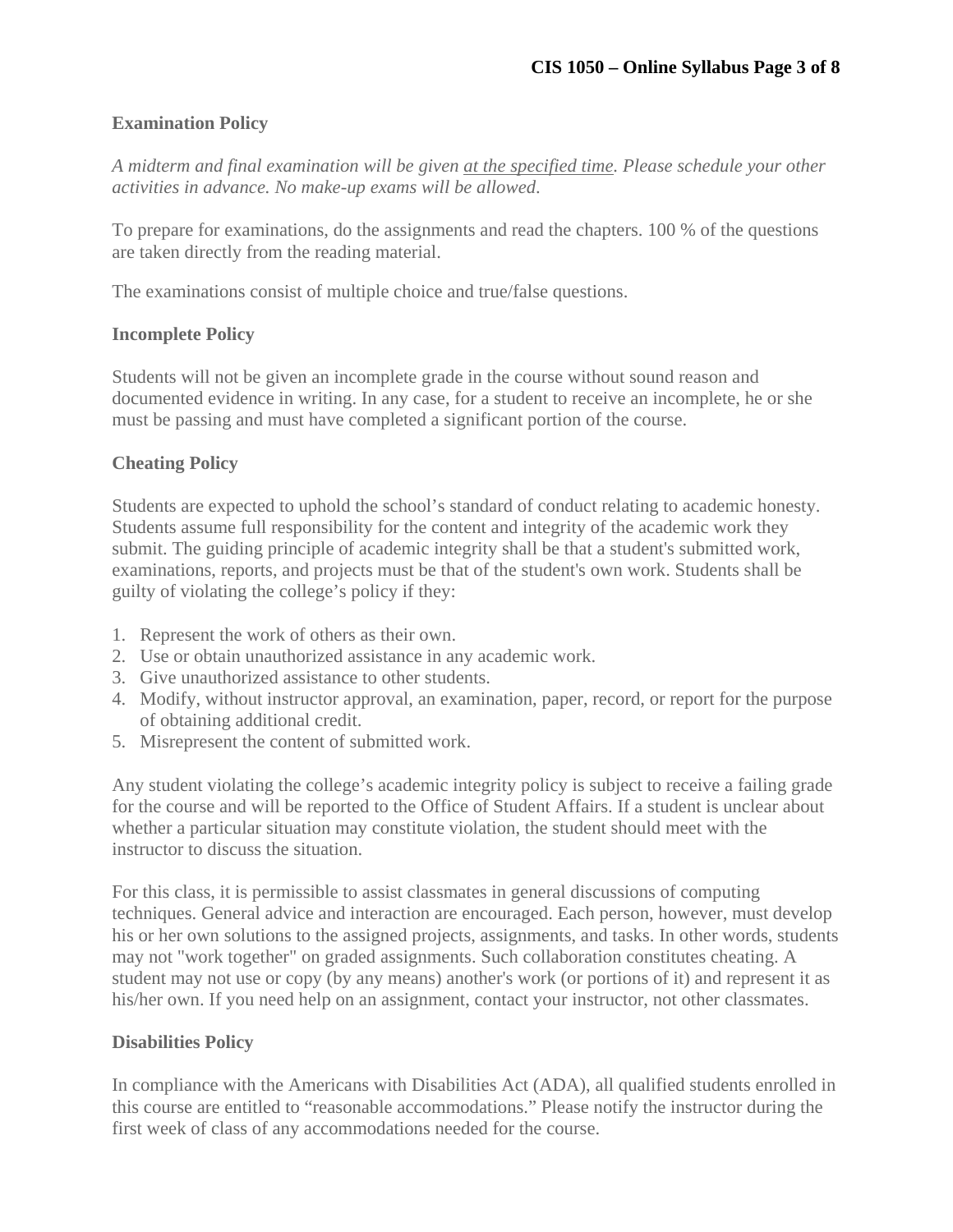#### **TUTOR ASSISTANCE**

Tutors may be available in the Learning Center.

#### **CONSULTANT ASSISTANCE**

Consultants in the open lab are on duty to assist you with hardware and software problems. If your computer malfunctions or your printer is out of paper, go to the main desk and ask a consultant for help. The consultants are not laboratory assistants and, therefore, are not responsible for answering specific laboratory homework questions.

#### **LECTURE, LABORATORY, AND EXAMINATION SCHEDULE**

Although this course does not have formal meetings, you should expect to invest sufficient time to both learn the material and do the assignments. Students should prepare to spend at least 3-8 hours per assignment on this material. This does not include studying for exams. If you do not have enough time, do not take the course. Do not kid yourself!

Each of the areas of study (Introduction to Computers, Windows, Microsoft Word, Excel, Access and PowerPoint) are covered by one or more "Projects" in the textbook. Each project is designed to be read while sitting in front of the computer. By following along the project, you will learn many features of the application. After reading the chapter, you are to do the project assigned (see the schedule below).

You are expected to read each assigned project *before* attempting the assignment.

You will also receive an email from me with information and *possibly additional requirements* for each assignment. **Please be sure to read the email carefully** *before* **you begin the assignment**.

Each assignment must be emailed to me on the day that it is due. Any assignment received after midnight of its due date will be penalized 5%, for each class session after the due date. Once an assignment has accumulated 25 points of late penalties it will no longer be accepted.

Within a day or so of each assignment you will receive an email from me with your grade and suggestions for improvement (if any). *Do not resubmit the assignment once the grade has been assigned.* 

#### **We do not use Blackboard for this class.**

Plan to spend at least 3-8 hours on each laboratory assignments In addition, printed copies of each assignment must be submitted at the midterm and final examination. Failure to submit the printed copy of the assignment will result in the invalidation of the grade for that assignment.

Make sure your name, student ID, and homework number appear in the upper-left corner of *both* the electronic and hard copies. If an exercise has multiple sheets, then staple them together. Do not staple different assignments together. Disorganized assignments (pages out of order, mislabeled, unreadable, etc.) will receive zero points. If your assignment is multiple sheets, sequence it according to the order of the exercise.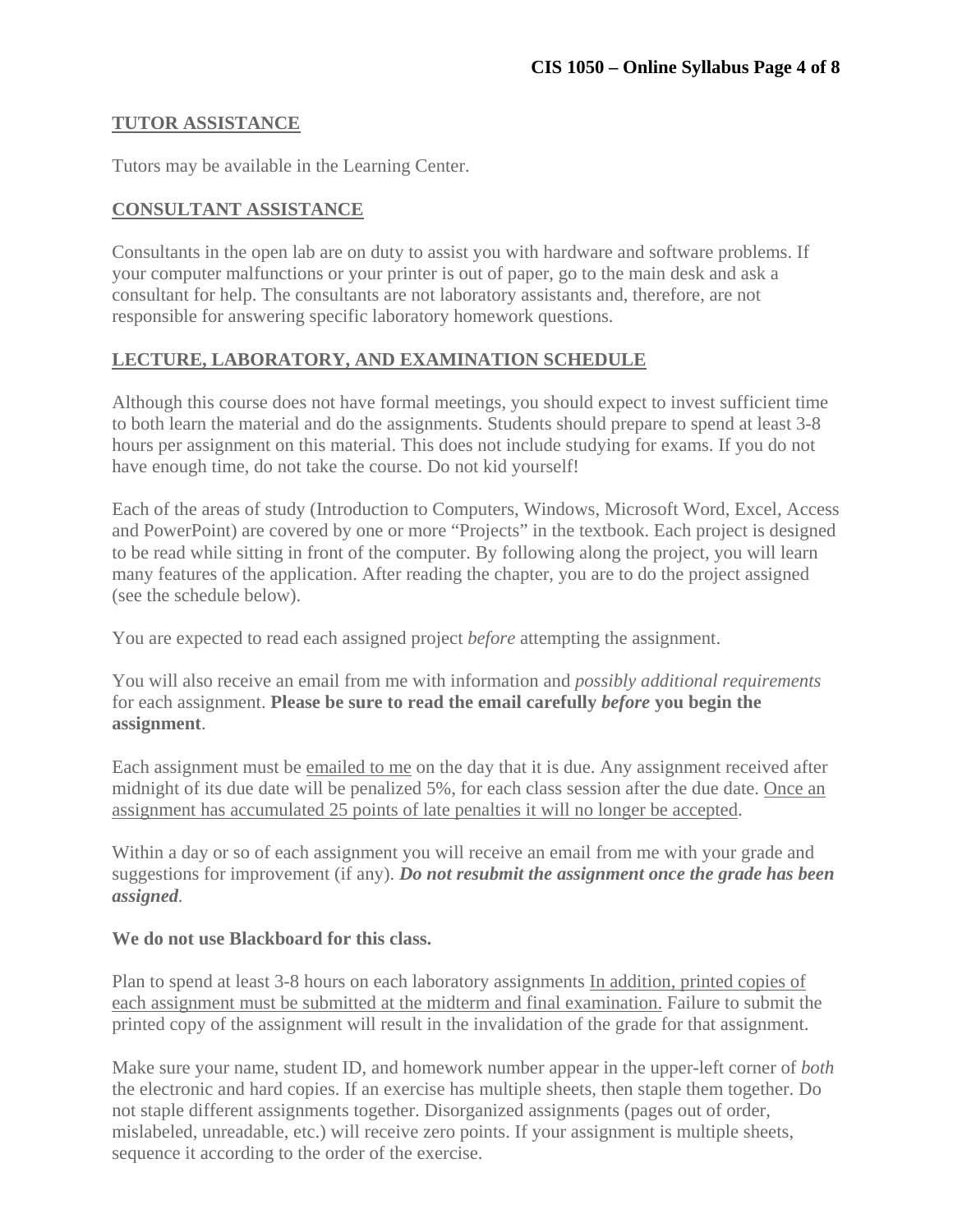#### **SYLLABUS**

- Introduction to Computers
- Windows and Office 2019 1. Introduction to Microsoft Windows and Office 2019
- Word
	- 1. Creating and Editing a Word Document
	- 2. Creating a Research Paper
	- 3. Creating a Resume Using a Wizard and a Cover Letter with a Table
	- 4. Web Feature: Creating Web Pages Using Word
- Excel
	- 1. Creating a Worksheet and an Embedded Chart
	- 2. Formulas, Functions, Formatting, and Web Queries
	- 3. What-If Analysis, Charting, and Working with Large Worksheets
	- 4. Pivot and Lookup Tables
- Midterm Examination
- Access
	- 1. Introduction to database
	- 2. Creating and Using a Database
	- 3. Querying a Database Using the Select Query Window
	- 4. Maintaining a Database Using the Design and Update Features of Access
- PowerPoint
	- 1. Using a Design Template and Text Slide Layout to Create a Presentation
	- 2. Using the Outline Tab and Clip Art to Create a Slide Show
	- 3. Web Feature: Creating a Presentation on the Web Using PowerPoint
- Final Examination

# Brooklyn College Bereavement Policy

Students who experience the death of a loved one should refer to:

http://www.brooklyn.cuny.edu/web/about/initiatives/policies/bereavement.php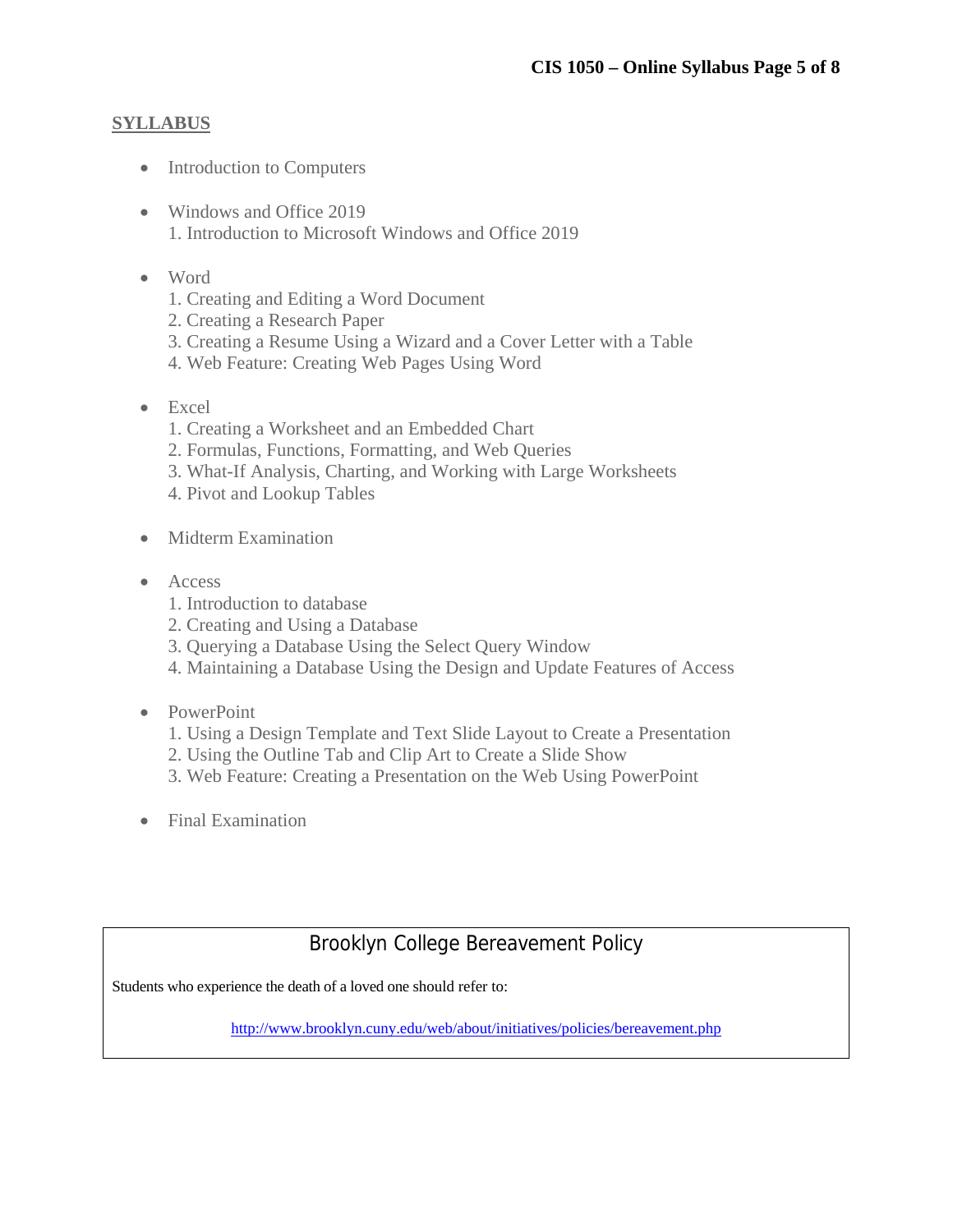# Brooklyn College Policy on Academic Integrity

The faculty and administration of Brooklyn College support an environment free from cheating and plagiarism. Each student is responsible for being aware of what constitutes cheating and plagiarism and for avoiding both.

The complete text of the CUNY Academic Integrity Policy and the Brooklyn College procedure for implementing that policy can be found at this site: http://www.brooklyn.cuny.edu/bc/policies.

If a faculty member suspects a violation of academic integrity and, upon investigation, confirms that violation, or if the student admits the violation, the faculty member MUST report the violation.

This means that if you cheat on a test or an assignment, I must file a report which will initiate academic penalties.

## The golden rules of email correspondence

- Check your email daily.
- ALWAYS put <yourname> IN THE SUBJECT. It's not realistic to expect your instructors to remember the handles of dozens of students and who may be hiding behind flatbush-prince-ofdarkness@blahblahblah.com.

If you have a "funny" email address, you should consider getting a professional-looking email address. A common format is your first name's initial followed by the last name. As an alternative you could use your last name followed by three or more digits that are easy to remember (street address, part of telephone number, etc.)

- Email is a FORMAL means of communication (at least when you correspond with your professors or employers, etc.). Avoid abbreviations, slang and cuteness. Let's treat each other with respect. Use capital letters, punctuation, greetings and salutations as in a professional message.
- The use of magic words (please, thank you) and politeness in general is strongly encouraged.
- Sign every message at the bottom. Why? Because it is GOOD MANNERS and if it is a long message, the reader doesn't have to scroll up to check who the sender is (even profs suffer from ADD, sometime.).
- When you send homework by email (you will be told when and if), into the SUBJECT you will enter <yourname> followed by the exact string of words you will be given. This allows your instructors to archive automatically your email into folders for easier retrieval and record keeping. Also, if the homework is to be sent as an ATTACHMENT, you will use the filename that will be given to you. This allows routing messages to the appropriate folders avoiding misplacement or deletion.

Exchange phone numbers or email addresses with more than one classmate. Please do not write to let your instructors know that you were not in class (they already know) or will miss class; to ask them to summarize what s/he did or will do in class; or what the assignment is/was. Email a classmate instead. Email your instructors only for SERIOUS AND MOTIVATED REASONS.